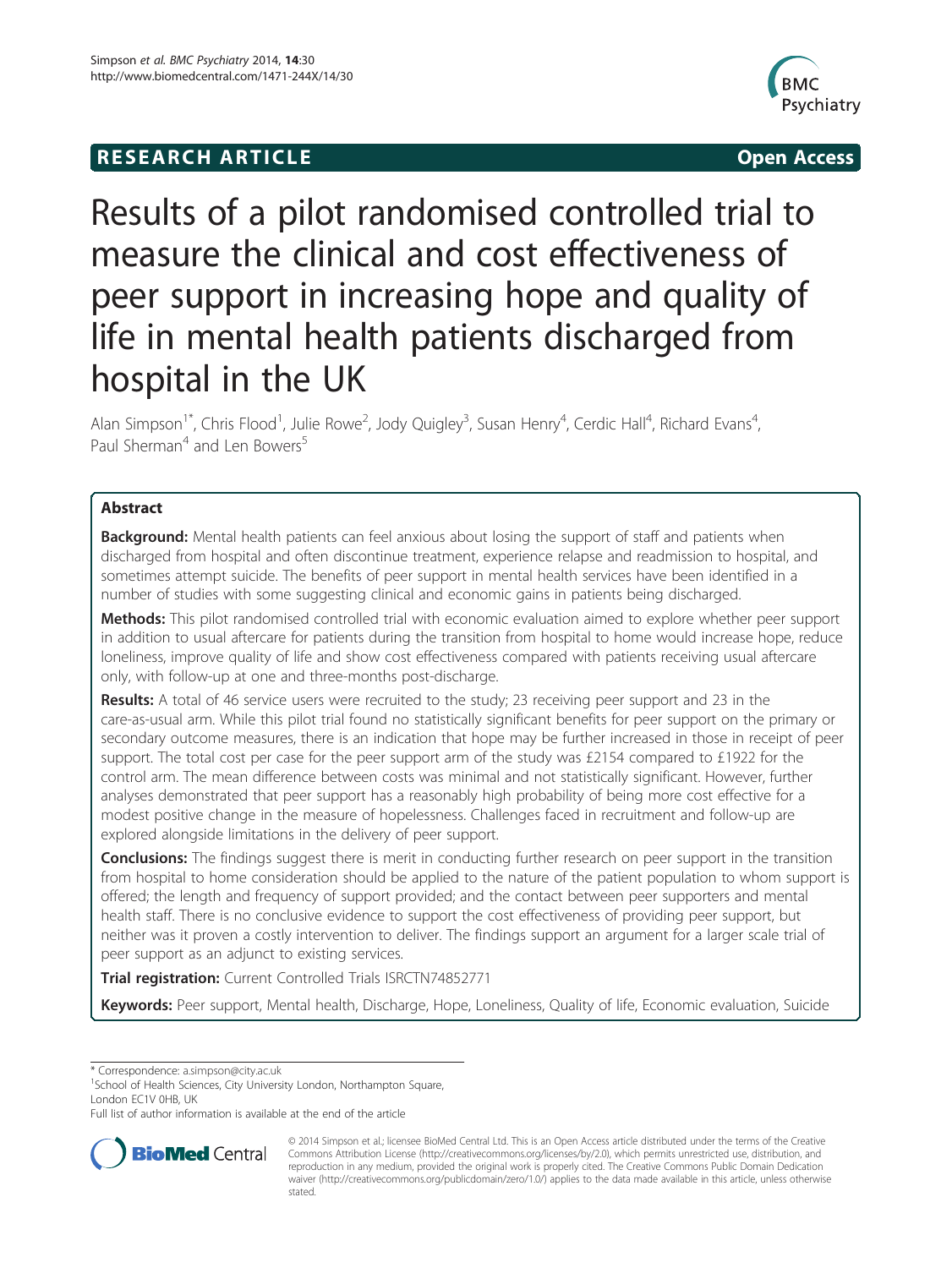## Introduction

Mental health patients recently discharged from hospital often fail to continue with treatment [[1\]](#page-12-0), relapse and are readmitted [\[2](#page-12-0)]. In the UK, between 20% and 40% of psychiatric patients were reported to be re-admitted within six months of discharge with the peak period occurring within the first month [[3\]](#page-12-0). Suicide is also a risk with around 8% of all community suicides occurring in the two weeks following discharge [\[4](#page-12-0)]. Research interviews with service users on mental health units found that over half said they felt anxious about being discharged [[5\]](#page-12-0). In hospital, they felt safe and supported by staff and appreciated the company of other patients and were concerned about coping outside. One suggestion to improve post-discharge outcomes was the addition of peer support by fellow service users alongside existing aftercare services [\[5](#page-12-0)].

#### Background

Formal peer support (PS) consists of social and emotional support provided by people with experience of illness to others sharing a similar condition to bring about a desired social or personal change [\[6](#page-12-0)]. It has been suggested that peer support workers (PSWs), who have achieved significant recovery of their own, offer acceptance, respect, empathy, support, companionship, hope and share experiences and ideas about how to cope with mental illness [[7\]](#page-12-0).

Peer support programmes have been developed and incorporated into state run services in the USA [[8\]](#page-12-0) and fledging services are operating in Scotland and England [[9,10\]](#page-12-0). A broad review of the international literature on PS found evidence supporting its effectiveness in empowering service users, aiding recovery and in a small number of studies, reducing re-admissions [[11\]](#page-12-0). Most studies reported potential benefits both for service users and PSWs, and may increase hope, improve social networks and aid recovery [[12-15](#page-12-0)].

A recent Cochrane Review assessed the effects of employing consumers of mental health services as providers of services in roles that included peer support, coaching, advocacy, case management and outreach or crisis worker [[16](#page-12-0)]. Five trials involving 581 people compared consumer-providers to professionals in similar roles and found no significant differences across a wide range of measures; consumer providers were as effective as professionals. There was a small reduction in crisis and emergency service use for clients receiving care involving consumer-providers. Consumers who provided mental health services did so differently than professionals; they spent more time face-to-face with clients, and less time in the office, on the telephone, with clients' friends and family, or at provider agencies. Six trials involving 2215 people compared mental health services with or without the addition of consumer-providers. Again, there were no significant differences across various measures between groups with consumer-providers as an adjunct to professional-led care and those receiving usual care from health professionals alone. The quality of studies was moderate, most undertaken in the USA and cost effectiveness was not considered.

In Canada and Scotland, trials of a transitional discharge model in which support was provided at discharge jointly by ward staff and PSWs, reported reductions in re-admissions and use of emergency services, lower costs and increased satisfaction [\[17-19](#page-12-0)]. In Australia, a three-month pilot study of PS aimed at reducing hospital admissions reported significant reductions in admissions and re-admissions, less use of emergency services and associated cost savings [\[20](#page-12-0)]. No trials have been conducted in the UK into the effectiveness of peer support as an intervention for patients at the transition point of being discharged from hospital.

PS is considered to be potentially cost effective because of the possible reduction in hospital admissions and other resource use. The clinical effectiveness and cost effectiveness of peer support is an important research question. There are potential benefits for the wellbeing of patients at a difficult transitional stage and potential costs savings for the health care system that can then allow resources to be used elsewhere in the care system.

#### Aims and objectives

In this pilot study, we aimed to:

- 1. Investigate the effect of peer support on feelings of hope and loneliness, quality of life and service use in mental health patients following discharge from hospital.
- 2. Evaluate the economic consequences of the intervention.
- 3. Inform the design of a definitive RCT by:
	- a. providing realistic estimates of recruitment and retention;
	- b. assessing the feasibility of the methods of randomisation including acceptability to participants;
	- c. providing information on the limitations of implementation;
	- d. providing data to inform future sample size calculations, intra-class correlations and descriptive statistics on the baseline performance of the final outcome measures.

It was hypothesised that peer support would have a positive effect on the patients' feelings of hope, reduce their loneliness and improve quality of life with an effect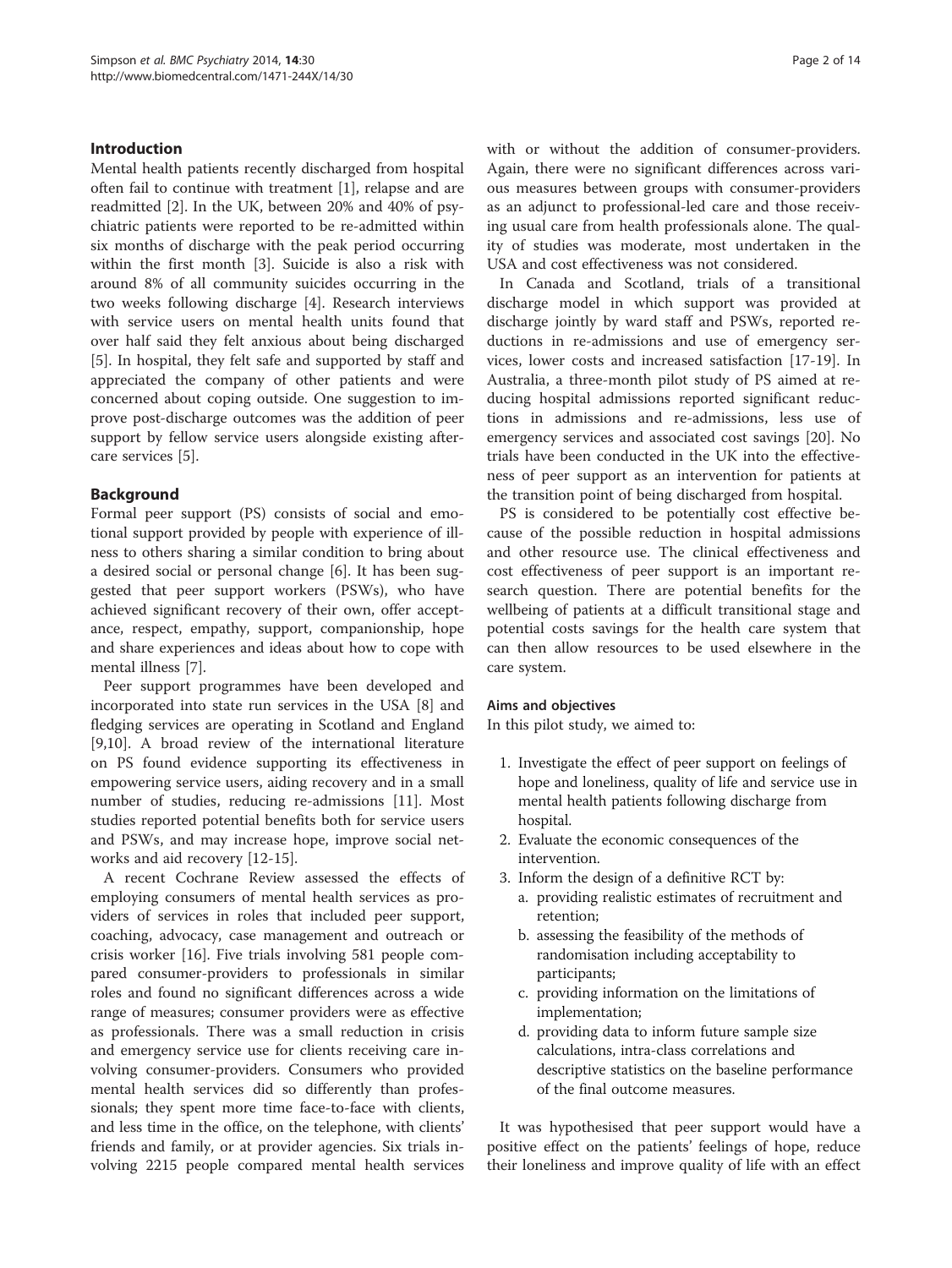on service use, including reduced re-hospitalisation, and decrease the risk of suicide. The economic evaluation also sought to explore the relative cost-effectiveness of peer support services compared with care as usual, comparing service use data and associated costs collected at three month follow-up. Such information is important as it enables policy and decision makers to compare the costs incurred and services used by recipients of the peer support intervention as compared to those receiving standard care. The study also aimed to conduct a cost utility analysis.

## **Methods**

## Design

Pilot randomised controlled trial (RCT) with economic evaluation comparing peer support in addition to care as usual with usual care alone following discharge, with follow-up at one month and three months post-discharge.

#### Intervention condition

PSWs to provide peer support for four weeks to patients discharged from four mental health wards. Initial contact was made while the patient was an inpatient with discharge expected within the next two to three weeks (total contact time six weeks). Peer support would be in addition to care as usual (CAU).

## Control condition

Patients in the control condition received CAU arrangements from community mental health services.

## Inclusion criteria

Diagnosed mental illness; approaching discharge/extended leave; age 18–65.

## Exclusion criteria

Considered a serious risk to others; alcohol or drug dependent or primary diagnosis of substance use; serious personality disorder; pregnant or caring for children.

## Sample size and power calculation

The Beck Hopelessness Scale (BHS) is the main outcome measure [[21\]](#page-12-0). A power calculation was undertaken, based on the results of a study of 400 randomly selected adults from the general population that reported a mean of 4.45 with a standard deviation of 3.09 [[22](#page-12-0)]. Using these norms, we calculated that a sample size of 39 in each group (total sample 78) would have 80% power to detect a difference in means of −2.000 (the difference between a Group 1 mean of 4.450 and a Group 2 mean of 6.450) assuming that the common standard deviation is 3.090 using a two group t-test with a 0.050 two-tailed significance level [[23,24](#page-12-0)].

#### Sampling rationale

Previous research reported an average 60 patients per month discharged from the four wards in inner London, England due to take part in this study [\[25\]](#page-12-0). Allowing for patients swiftly discharged from the ward, exclusion of those not meeting inclusion criteria, and others that declined to take part, we aimed to recruit 110 service users into the trial over seven months at a rate of approximately 16 per month (26% of the predicted discharges). With 55 patients in each arm of the trial, we allowed for a 10 per cent drop-out rate before the end of the intervention and again before the three-month follow-up, providing 45 users in each arm, a total of 90 participants.

Recruitment and follow-up: A total of 46 patients were recruited to the study; 23 receiving peer support and 23 in the care-as-usual arm (see Figure [1\)](#page-3-0). At one-month (T1) follow-up, 26 participants (56.5%) completed data collection (14 PS; 12 CAU); and at three-month (T2) follow-up, 15 (36.2% of the total sample; 57.7% T1 completers) completed data collection (6 PS; 9 CAU).

## Randomisation

Randomisation was by 'distance' randomization using a computer programme with no information about the recruited individual [\[26\]](#page-12-0). 'Block' rather than simple randomization was employed to ensure equal-sized treatment groups [\[27\]](#page-13-0).

## Data collection and instrumentation

Data was collected at baseline (T0), one month following discharge (T1) and three months following discharge (T2). The following instruments were employed:

- a) Patient Data Pro-forma: Demographics, diagnosis and history via case note audit.
- b) Beck Hopelessness Scale (BHS) [\[21\]](#page-12-0) is a 20-item scale for measuring negative attitudes about the future based on three dimensions of hopelessness. It is the main outcome measure as it was hypothesised that PS would increase hope and the scale is established as a reliable measure of suicide risk in psychiatric patients in hospital and outpatient settings [[28](#page-13-0),[29](#page-13-0)] and with high internal and test-retest reliability [\[21](#page-12-0)[,30\]](#page-13-0).
- c) UCLA Loneliness Scale (V3) [[31\]](#page-13-0). Developed to assess subjective feelings of loneliness or social isolation and modified to increase reliability and validity, the scale is the most widely used measure in studies of loneliness and social isolation with scores predicting a variety of mental and physical health outcomes [\[31\]](#page-13-0). Addition of PS is hypothesised to lead to an increase in social networks and reduce loneliness in participants.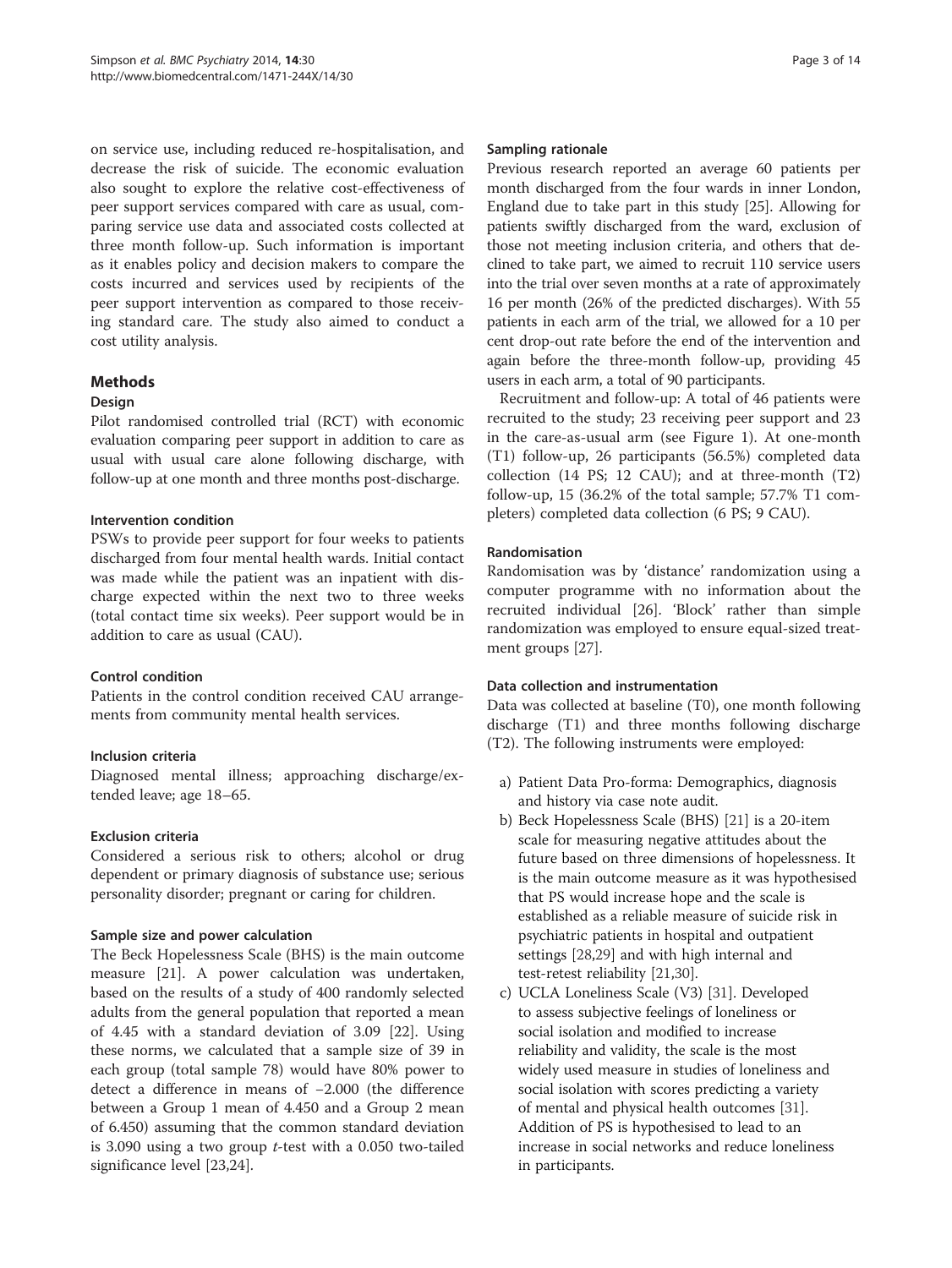<span id="page-3-0"></span>

- d) EuroQol (EQ-5D) Quality of Life Questionnaire is a non-disease-specific instrument for describing and valuing health-related quality of life, used in economic evaluation [[32](#page-13-0)], including alongside RCTs [\[33](#page-13-0)]. The EQ-5D descriptive system comprises five dimensions: mobility, self-care, usual activities, pain/ discomfort and anxiety/depression. Each dimension is scored: no problems (1); some problems (2); severe problems (3). The EQ VAS records the respondent's self-rated health on a vertical, visual analogue scale where the endpoints are labelled 'Best' and 'Worst' 'imaginable health state'. This information can be used as a quantitative measure of health outcome as judged by the individual respondents. A higher score represents a better perceived health state.
- e) Client Service Receipt Inventory (CSRI) was used to collect service use for all service users and in turn calculate costs [\[34](#page-13-0)]. Data about health and social services resource use, including hospital admission, was collected from patients, care co-ordinators and clinical records. A data collection pro forma was used to record services provided and number of contacts with each, for all services including peer support.

f) Peer Support Activity Diaries, maintained by PSWs to record the time spent and activities undertaken in support of each user, as an indicator of the type and level of support provided.

## Public participation

The idea for a 'buddy system' or peer support on discharge was suggested by the service user researcher on a previous study [[35\]](#page-13-0). Design of the study, ethics application, recruitment and selection of PSWs, progress updates and results were all discussed with members of a service user and carer research advisory group (SUGAR). Three service users and a carer were also members of the Project Advisory Group.

## Procedure

PSWs were recruited  $(n = 16)$ , with eight successfully completing training and working as PSWs. They were provided with supervision and support for the duration of the study. Potential study participants expected to be discharged within two-to-three weeks were identified by the Peer Support Coordinator (PSC) in discussion with ward staff and invited to take part in the study. Participants completed a consent form and baseline measures administered by the research assistant. Each participant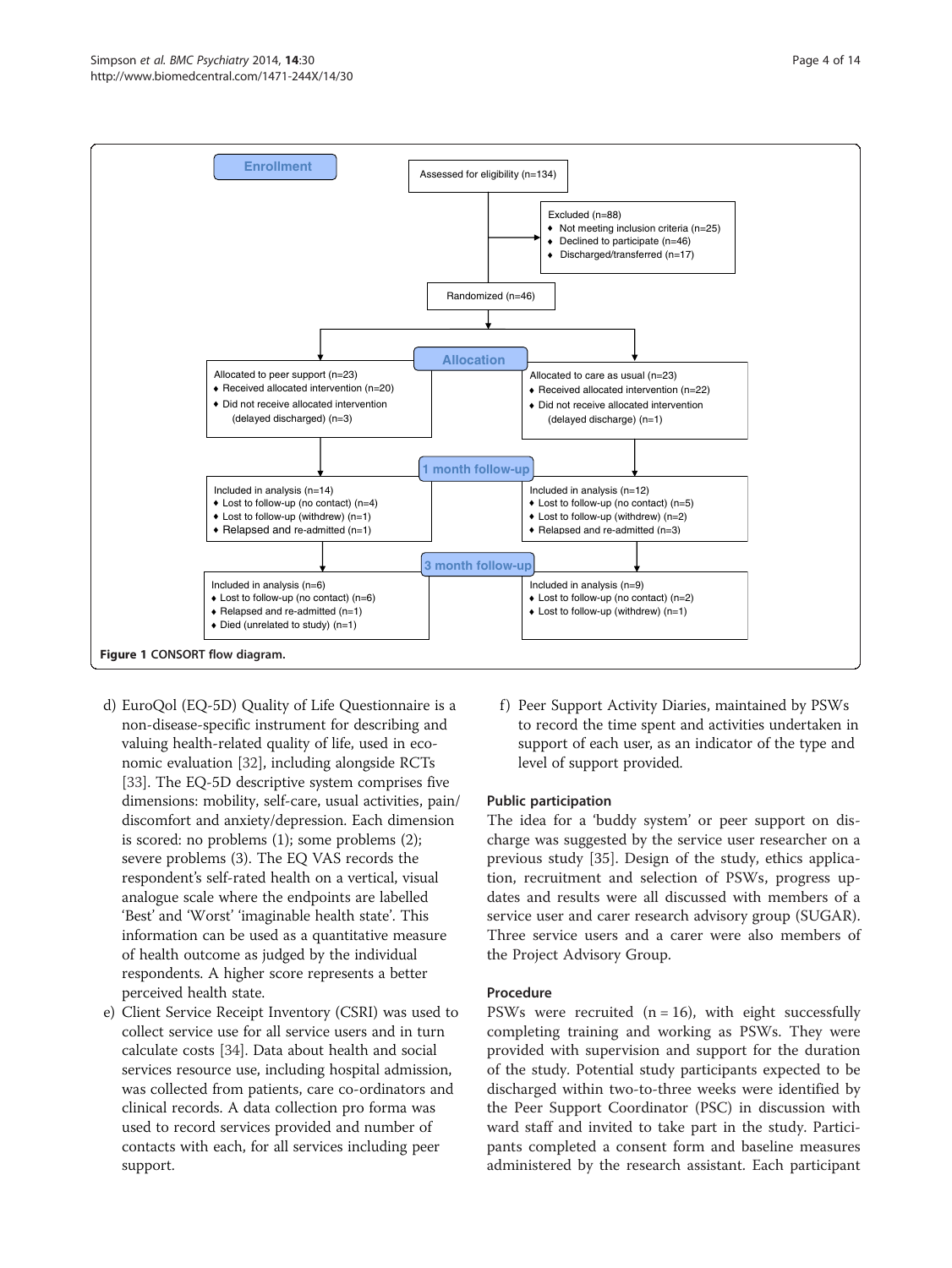was then randomly assigned to either the experimental (peer support and usual aftercare) or care as usual (CAU) condition and informed. Patients allocated to peer support were then introduced to a PSW by the PSC prior to discharge in order to negotiate peer support lasting a maximum of four weeks following discharge.

#### Data collection and analysis

Coded, anonymous data on patient demographics, diagnosis and history were recorded in SPSSv17 and checked for errors and omissions. In line with recommendations for pilot trials [\[36\]](#page-13-0) the analysis provides means, medians and confidence interval estimations to inform further studies. Relatively small datasets due to lower than expected recruitment and follow-up combined with skewed data determined the use of non-parametric tests to explore scores on the outcome measures.

Costs of services used by each participant were estimated from the quantities of each type of resource used multiplied by the unit cost. Unit costs of resources was derived from routine sources locally where possible, and from national sources judged representative of local costs. Costs associated with the different resources and services used are reported as part of this economic evaluation. To calculate more specifically the costs, we looked at resource use for primary care, which included an examination of total drugs used, visits to general practitioners, dentists and physiotherapy. Secondary care resource use included collecting data for attendance at emergency departments for non-psychiatric care. Mental health service resource use included multidisciplinary staff from community, home treatment crisis resolution and assertive outreach teams. Costs for the year 2010 were used [[37\]](#page-13-0).

Included as part of the resource use measurements were the peer support worker visits and contacts based on PSW records kept during each peer support period. Participants' use of counsellors, therapist visits, housing support worker visits, visits to community mental health centres, day hospital attendances and use of telephone crisis lines were also recorded. Resources associated with psychiatric admissions were recorded and totalled with all the previously identified resources, to calculate a total cost to the health service overall. Resources used and costs to the criminal justice system, with the latter being based on police contact and police doctor contact, were also sought.

A total cost per case per patient was calculated based on all of the above which in turn allowed for an average cost per case per trial arm for treatment and the control group, presented with rates of significance of difference between arms.

A secondary cost utility analysis was performed combining the cost data with the Beck Hopelessness Scale

(BHS) data and EuroQol (EQ5D) data. As part of this analysis, non-parametric bootstrapping [[38\]](#page-13-0) was used to develop confidence intervals around the incremental cost effectiveness ratio based on costs and effects. This process also generates acceptability curves to illustrate the uncertainty associated with the estimate of costs and effects combined and estimates of affordability given potentially different decision maker cost thresholds.

#### Results

A comparison of patient-related factors was undertaken between intervention and control groups to identify any baseline differences between groups (see Table [1\)](#page-5-0). There were no statistically significant differences between age in the PS condition  $(M = 34.13, SD = 10.27)$  and the care as usual (CAU) condition  $(M = 36.36, SD = 10.15)$ , t(44) =  $-.0742$ , P = 0.462. The distribution of gender was equal in each group  $(\chi^2(1) = 1.627, P = 0.202)$  and both groups contained participants from a wide range of ethnic backgrounds with a broadly similar spread across groups. The two groups were also similar regarding housing status (predominantly council/housing association/supported accommodation or no fixed abode). Those in the peer support group appeared slightly more likely to live alone but this was uncertain given the high level of missing data for this category.

Around two-thirds of the patients in both groups were 'informal' patients, rather than detained under the Mental Health Act. The primary diagnoses in both groups were largely spread around a range of psychotic disorders, although there were a higher proportion of people with depression in the peer support cohort (not significant). Around half of the patients in both arms reported several admissions in the previous three years.

PSW activities including face-to-face contact, phone contact, attempted contacts and liaison with mental health and other staff are summarised in Table [2](#page-6-0).

## Results on key outcome measures Beck's Hopelessness Scale (BHS)

Higher scores on the BHS denote higher levels of hopelessness. There was no significant difference on BHS scores at baseline between the Peer Support (PS) and care-as-usual (CAU) arms (U = 177, P = 0.083). We compared the baseline (T0) scores on the BHS between those who subsequently completed the BHS at one-month follow-up (T1) and those who did not, using the Mann Whitney U Test. The mean rank BHS T0 score was higher for the T1 completers than in the T1 non completers, but was not statistically significant ( $U = 204.5$ ,  $P = 0.277$ ).

Differences in the BHS scores between three data points within each condition were compared using the Friedman Test. For both PS and CAU the mean rank scores reduce between T0 and T2, as participants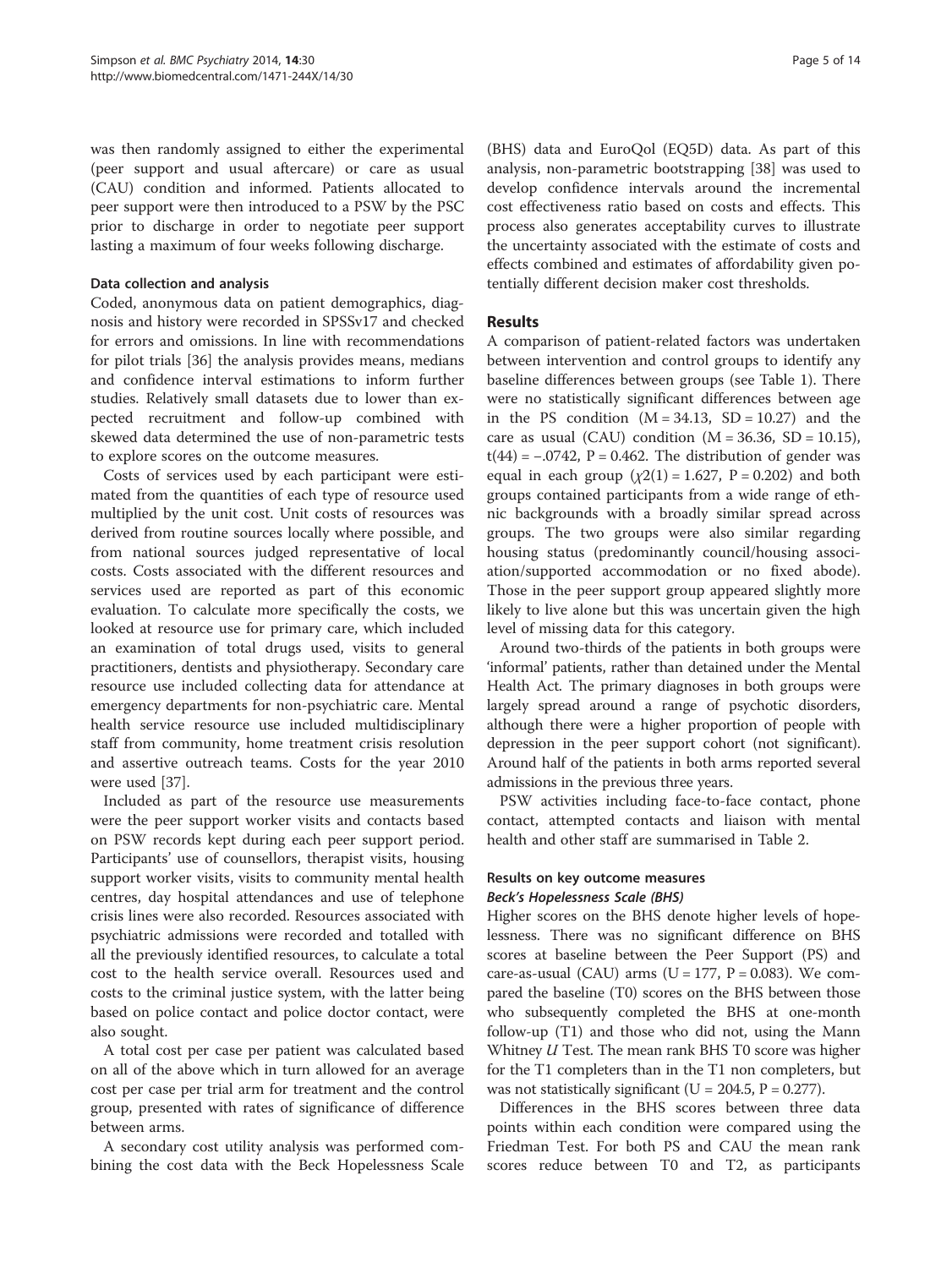<span id="page-5-0"></span>

| Table 1 Participant demographic and baseline |  |
|----------------------------------------------|--|
| characteristics by group                     |  |

| <b>Characteristics</b>   |                              | Peer support<br>(n-23) | Care-as-usual<br>$(n = 23)$ |
|--------------------------|------------------------------|------------------------|-----------------------------|
| Female                   |                              | 7 (30.4 %)             | 3 (13.0 %)                  |
| Male                     |                              | 16 (69.6 %)            | 20 (87.0 %)                 |
| Age - mean<br>years (sd) |                              | 34.13 (10.27)          | 23.36 (10.15)               |
| Age - range              |                              | 20-55                  | 22-57                       |
| Ethnicity                | <b>Black African</b>         | 7                      | 2                           |
|                          | <b>Black Caribbean</b>       | 1                      | 7                           |
|                          | Black other                  | 5                      | 2                           |
|                          | Mixed race                   | 4                      | 1                           |
|                          | White UK/Irish               | 5                      | 7                           |
|                          | White other                  | 1                      | 1                           |
|                          | Chinese                      | 0                      | 1                           |
|                          | Bangladeshi                  | 0                      | 1                           |
| Living status            | Alone                        | 12 (52.1 %)            | 14 (60.9 %)                 |
|                          | With others                  | 6                      | 6                           |
|                          | Missing                      | 5                      | 3                           |
| Accommodation            | Local<br>authority/HA        | 8 (34.8 %)             | 8 (34.8 %)                  |
|                          | Supported                    | 5                      | 2                           |
|                          | No fixed<br>address          | 6                      | 4                           |
|                          | Hostel                       | 0                      | 2                           |
|                          | Own home                     | 1                      | 3                           |
|                          | Rented home                  | 1                      | 3                           |
|                          | Family home                  | 2                      | 0                           |
|                          | Missing                      | 0                      | 1                           |
| MHA status               | Informal                     | 15 (65.2 %)            | 14 (60.9 %)                 |
|                          | Formal                       | 7                      | 9                           |
|                          | Missing                      | 1                      | 0                           |
| Diagnosis<br>(primary)   | Paranoid<br>schizophrenia    | 8 (34.8 %)             | 7 (30.4 %)                  |
|                          | Depression                   | 6                      | 2                           |
|                          | Bipolar<br>disorder          | 3                      | 7                           |
|                          | Psychosis                    | $\overline{2}$         | 1                           |
|                          | Schizophrenia                | 1                      | 3                           |
|                          | Schizo-affective<br>disorder | 1                      | 1                           |
|                          | Personality<br>disorder      | 1                      | 1                           |
|                          | Unconfirmed                  | 1                      | 1                           |
| Admissions<br>last year  | None                         | 11                     | 9                           |
|                          | $1$ to $3$                   | 10                     | 11                          |
|                          | Missing                      | 2                      | 3                           |

## Table 1 Participant demographic and baseline characteristics by group (Continued)

| Total admissions | None       |    |    |
|------------------|------------|----|----|
|                  | $1$ to $3$ | 11 | 10 |
|                  | $4+$       |    |    |
|                  | Missing    |    |    |

become more hopeful, with a larger drop for those in the PS condition, although this fell short of significance  $\chi$ 2(2) = 5.810, P = 0.055. For those in the CAU condition there was no statistical difference in hopelessness between baseline and follow up at one month nor at 3 months  $\chi$ 2(2) = 0.276, P = 0.871. Finally, there was no statistical difference in hopelessness at T1 between the PS condition and CAU using the Mann Whitney U test  $(U = 70.5, P = 0.494).$ 

## UCLA Loneliness Scale V3 (UCLA)

Higher scores on the UCLA denote higher levels of loneliness. We compared the baseline (T0) scores on the UCLA between those who subsequently completed the UCLA at one-month follow-up (T1) and those who did not, using the Mann Whitney  $U$  Test. Whilst the mean rank UCLA T0 score was higher for the T1 completers than in the T1 non completers, this was not statistically significant ( $U = 236.5$ ,  $P = 0.724$ ). We then compared the differences in the UCLA scores between three data points within each condition using the Friedman Test. Loneliness scores increased in the PS arm at T1, then decreased overall at T2, whereas for CAU the mean rank loneliness scores increased at both T1 and T2. However, there was no statistical difference in loneliness between baseline and follow up at one month nor at three months for those in the PS condition  $\chi$ 2(2) = 0.609, P = 0.738 or for those in the CAU arm  $\chi$ 2(2) = 2.250, P = 0.325. Finally, there was no statistical difference in UCLA scores at T1 between the PS condition and CAU using the Mann Whitney  $U$  test (U = 68, P = 0.432).

## EQ5D EuroQoL Quality of Life Scale (EQ5D)

There was no significant difference between T1completers and T1non completers on the baseline EQ-5D quality of life total dimensions score (U =  $238.00$ , P = 0.732), or the baseline health status VAS scores (U =  $207.00$ , P = 0.305). Neither was there any statistical difference in quality of life between baseline and follow up at one month nor at three months for those in the PS condition  $\chi^2(2) = 0.667$ ,  $P = 0.717$  or for those receiving CAU  $\chi^2(2) = 2.800$ ,  $P = 0.247$ .

A similar test comparing the differences in the EQ VAS scores between three data points within each condition revealed a statistically significant difference towards improvement in self-reported general health,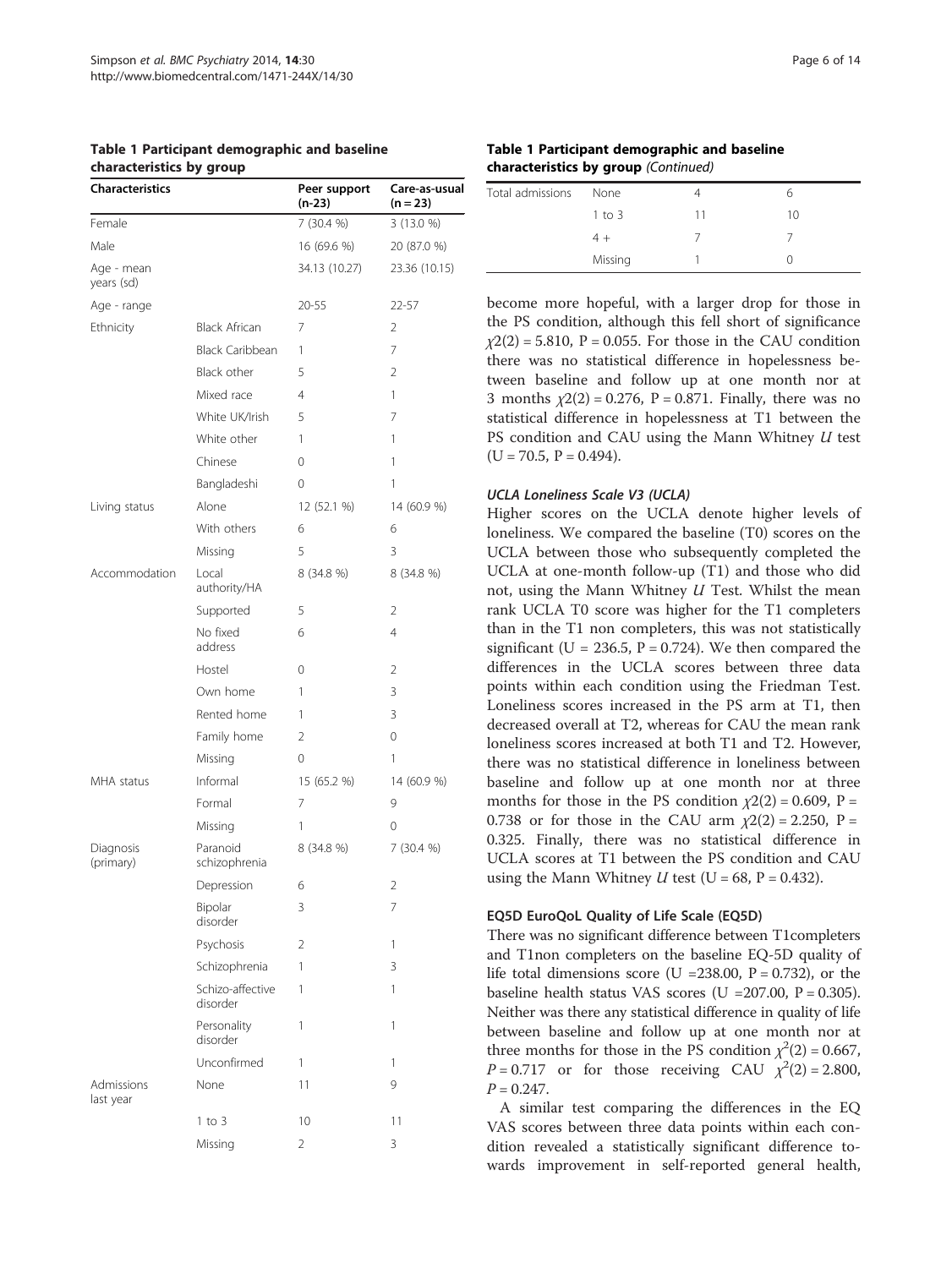|                |           | No. contacts<br>per peer | Total<br>timeper peer<br>(minutes) | No. phone<br>contacts per<br>peer | Total time<br>per peer<br>(minutes) | No. attempted<br>contacts | <b>Total time</b><br>per attempted<br>contact (minutes) | No. contacts<br>with staff | Total time per<br>staff contact<br>(minutes) |
|----------------|-----------|--------------------------|------------------------------------|-----------------------------------|-------------------------------------|---------------------------|---------------------------------------------------------|----------------------------|----------------------------------------------|
| N              | Valid     | 21                       | 21                                 | 21                                | 21                                  | 21                        | 21                                                      | 21                         | 21                                           |
|                | Missing 2 |                          | 2                                  | 2                                 | 2                                   | $\overline{2}$            | 2                                                       | 2                          | 2                                            |
| Mean           |           | 5.6190                   | 50.9005                            | 8.7143                            | 6.4710                              | 2.9048                    | 9.2729                                                  | .8571                      | 11.2290                                      |
| Median         |           | 5.0000                   | 50,0000                            | 7.0000                            | 6.0000                              | 1.0000                    | 1.0000                                                  | .0000                      | .0000                                        |
| Minimum        |           | 1.00                     | 15.00                              | .00                               | .00                                 | .00                       | .00                                                     | .00                        | .00                                          |
| Maximum        |           | 15.00                    | 112.50                             | 30.00                             | 13.88                               | 13.00                     | 100.00                                                  | 7.00                       | 180.00                                       |
| Percentiles 25 |           | 2.5000                   | 28.9300                            | 3.0000                            | 3.5650                              | .0000                     | .0000                                                   | .0000                      | .0000                                        |
|                | 50        | 5.0000                   | 50,0000                            | 7.0000                            | 6.0000                              | 1.0000                    | 1.0000                                                  | .0000                      | .0000                                        |
|                | 75        | 8.0000                   | 63.2350                            | 11.5000                           | 10.0000                             | 6.0000                    | 4.1250                                                  | .5000                      | 5.3350                                       |

<span id="page-6-0"></span>Table 2 PSW activity

depending on time period, for the CAU condition  $\chi^2(2)$  = 10.640, P = 0.005. No statistical differences in self-reported general health was evident for the PS condition  $\chi^2(2)$  =  $0.667$ ,  $P = 0.717$ .

To compare differences in the EQ VAS between the three time points within the CAU cohort, post-hoc analysis with Wilcoxon Signed-Rank Tests was conducted with a Bonferroni correction applied, resulting in a significance level set at P < 0.017. Median (IQR) perceived effort levels for care-as-usual for the T0, T1 and T2 were 0.66 (0.23 to 0.86), 0.72 (0.57 to 0.95) and 0.81 (0.62 to 1.00), respectively. There were no significant differences between T0 and T1 scores  $(Z = -1.362, P = 0.173)$  or between T1 and T2 general health scores  $(Z = -1.826, P =$ 0.068) although the latter was approaching significance. However, there was a statistically significant increase in self-reported general health status from baseline to T2  $(Z = -2.366, P = 0.018).$ 

There was no statistical difference at T1 for EQ-5D quality of life between the PS condition and CAU using the Mann Whitney U test (U = 71, P = 0.977) or for the EQ-5D health status VAS scores (U = 71,  $p = 0.977$ ).

#### Readmissions

Between discharge and one-month follow-up, one patient receiving PS was readmitted to hospital, compared with three in the CAU arm. Another patient in the PS arm was readmitted before three-month follow-up and one person in this arm died from an unrelated medical condition.

#### Resource use and cost outcomes

The total cost per case for the PS arm of the study was £2154 compared to £1922 for the control arm as can be seen in Table [3](#page-7-0). The mean difference between costs in the trial arms was minimal and not statistically significant. There were no significant differences in costs for primary care, secondary care, mental health services, and criminal justice or for total costs to the health

service system when costed overall. Total drugs resource use and costs, part of the primary care overall costs, initially showed a borderline level of significance. However, having established a borderline leveI of significance for drug costs, the baseline data was checked to see if there were any differences in resource use between the groups after randomisation. This was found to be the case with a significant difference in costs for drug use noted already at baseline between trial arms. These analyses was based on the assumption that missing cost data for participants truly was a zero cost. As there was potentially great uncertainty around this assumption, another analysis was conducted where missing cost data for participants was handled using mean imputation methods for missing data. As a result of conducting this analysis the average cost per case of the Peer Support Work arm was £5103 compared to £3321 for the control arm. The mean difference between costs in the trial arms was again not statistically significant.

## Results of cost utility analysis using cost data and clinical outcome data

Initially using point estimates (such as means) from the cost and effect distributions to provide estimates of the cost and effect of the alternative treatments in the primary analysis is valid. However some health economists have warned against separate and sequential hypothesis tests on differences in effects and costs, where there is no statistically significant difference in either, as in this study, which can lead to a superficial observation of the data and an acceptance of a Cost Minimisation Analysis [[39\]](#page-13-0). This could allow researchers to fall into the potential trap of a type II error (a failure to reject the null hypothesis of no difference when in fact a difference does exist). Instead it is suggested that the goal of economic evaluation should be more than hypothesis testing and cost minimisation and should estimate parameters of uncertainty [[39](#page-13-0)]. In other words economic evaluation should estimate the incremental cost effectiveness, with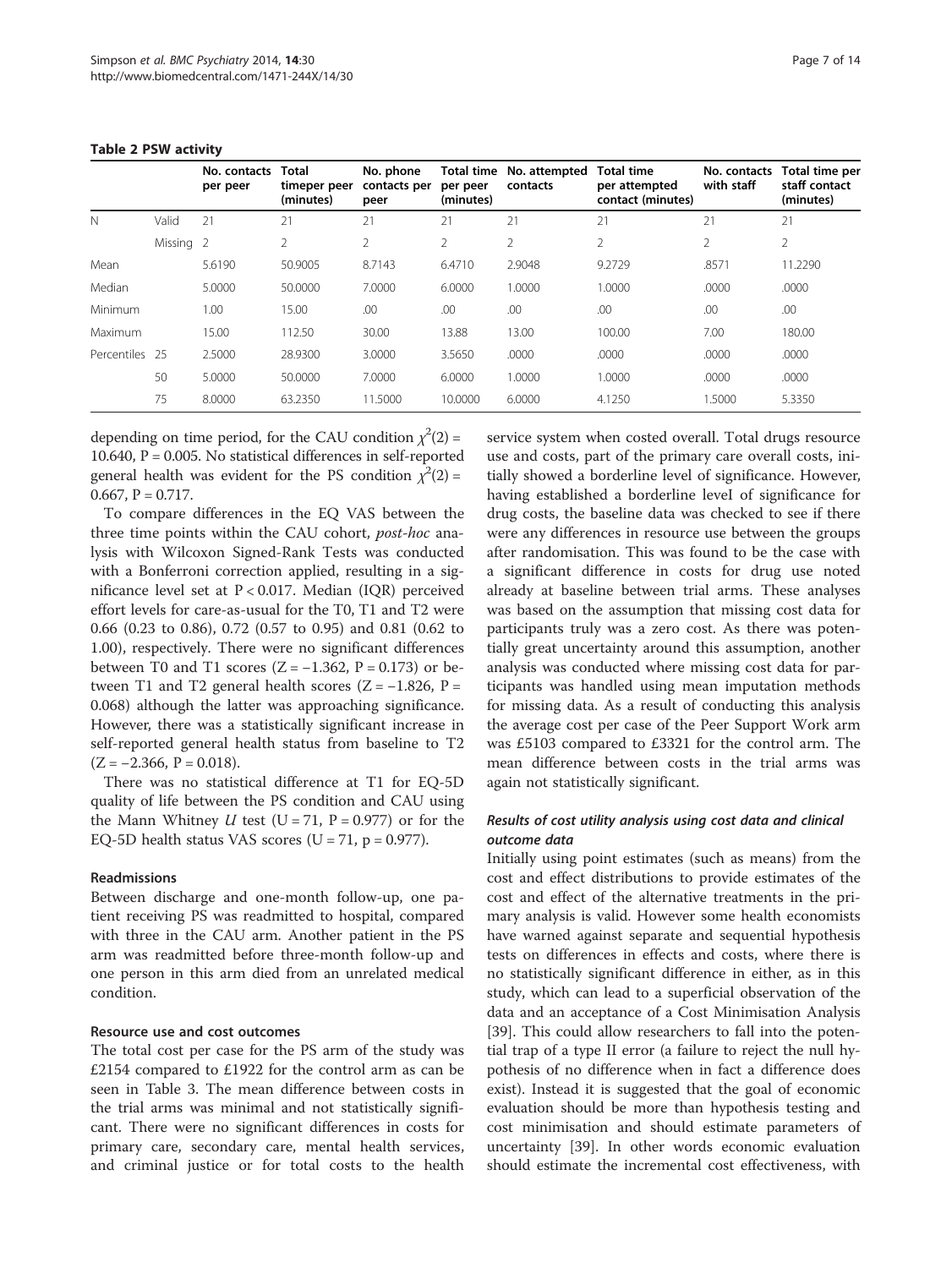#### <span id="page-7-0"></span>Table 3 Cost per patient by treatment arm (£ Sterling 2010 prices)

|                                          |                                                  | PSW arm                        |                | Control arm<br>$(N = 9)$ |                |              |                     |                 |                |         |      |
|------------------------------------------|--------------------------------------------------|--------------------------------|----------------|--------------------------|----------------|--------------|---------------------|-----------------|----------------|---------|------|
|                                          |                                                  | $(N = 6)$<br><b>Total cost</b> |                |                          |                |              |                     |                 |                |         |      |
|                                          |                                                  |                                |                |                          |                |              |                     | Mean difference |                |         |      |
| Type of cost                             | Detail of costs                                  | Mean                           | (SD)           | %                        | Mean           | (SD)         | $\%$                | (PSW - control) | (95% CI)       |         | P    |
| Primary care                             |                                                  | 126                            | 703            | 6                        | 317            | 423          | 16                  | 191             | 418            | $-37$   | 0.11 |
|                                          | Total drugs                                      | 38                             | 117            | $\overline{2}$           | 160            | 257          | 8                   | 122             | 252            | $-7$    | 0.07 |
|                                          | General practitioner                             | 88                             | 211            | $\overline{4}$           | 147            | 187          | 8                   | 58              | 186            | $-70$   | 0.38 |
|                                          | Dentist                                          | 0                              | $\mathbf 0$    | $\mathbf{0}$             | $\overline{4}$ | 15           | $\mathbf 0$         | $\overline{4}$  | 11             | $-3$    | 0.31 |
|                                          | Physiotherapist                                  | $\overline{0}$                 | $\overline{0}$ | $\mathbf 0$              | 6              | 27           | $\mathbf 0$         | $\overline{0}$  | $\circ$        | 19      | 0.00 |
| Secondary care                           |                                                  |                                |                |                          |                |              |                     |                 |                |         |      |
|                                          | Accident & emergency<br>for non psychiatric care | 5                              | 22             | $\mathbf 0$              | 0              | $\mathbf 0$  | $\mathbf 0$         | $-5$            | $-5$           | $-15$   | 0.34 |
| Mental health service                    |                                                  | 2005                           | 4930           | 93                       | 1622           | 3016         | 84                  | $-382$          | 2236           | $-3000$ | 0.77 |
|                                          | CRHTT psychiatric visits                         | 20                             | 87             | $\overline{1}$           | 0              | $\mathbf 0$  | 0                   | $-20$           | 19             | $-59$   | 0.53 |
|                                          | CRHTT nurse visits                               | 6                              | 27             | $\mathbf 0$              | 24             | 83           | $\mathbf{1}$        | 18              | 58             | $-22$   | 0.38 |
|                                          | <b>CRHTT OT visits</b>                           | $\Omega$                       | $\overline{0}$ | $\mathbf{0}$             | 19             | 82           | $\mathbf{1}$        | 19              | 57             | $-19$   | 0.31 |
|                                          | CMHT psychiatric visits                          | 106                            | 299            | 5                        | 33             | 83           | $\overline{2}$      | 72              | 647            | $-71$   | 0.32 |
|                                          | CMHT nurse visits                                | 18                             | 77             | $\overline{1}$           | 9              | 40           | $\mathbf{0}$        | $-8$            | 31             | $-48$   | 0.68 |
|                                          | CMHT OT visits                                   | 10                             | 34             | $\mathbf{0}$             | 39             | 89           | 2                   | 29              | 72             | $-15$   | 0.20 |
|                                          | AOT social worker visits                         | 0                              | $\mathbf{0}$   | $\mathbf{0}$             | 39             | 164          | 2                   | 39              | 114            | $-37$   | 0.31 |
|                                          | AOT OT visits                                    | $\circ$                        | $\mathbf 0$    | $\mathbf 0$              | 3              | 14           | $\mathbf{0}$        | 3               | 10             | $-3$    | 0.31 |
|                                          | Psychologist visits                              | $\overline{0}$                 | $\mathbf 0$    | $\mathbf 0$              | 68             | 230          | 4                   | 68              | 174            | $-39$   | 0.21 |
|                                          | Other doctor visits                              | $\overline{7}$                 | 29             | $\mathbf{0}$             | 0              | $\mathbf{0}$ | $\mathbf 0$         | $-7$            | 6              | $-20$   | 0.34 |
|                                          | Drug & alcohol advisor visits                    | 16                             | 59             | $\overline{1}$           | 0              | $\mathbf{0}$ | $\mathbf 0$         | $-16$           | 10             | $-43$   | 0.26 |
|                                          | Peer support worker visits                       | 9                              | 6              | $\mathbf 0$              | 0              | $\mathbf{0}$ | $\mathbf 0$         | $-9$            | $-6$           | $-12$   | 0.00 |
|                                          | Other counselor/therapist visits                 | $\mathbf{0}$                   | $\mathbf{0}$   | $\mathbf 0$              | 18             | 54           | 1                   | 18              | $-7$           | 43      | 0.16 |
|                                          | Care co-ordinator                                | 6                              | 27             | $\mathbf 0$              | 10             | 41           | $\mathbf{1}$        | $\overline{4}$  | 26             | $-19$   | 0.75 |
|                                          | Housing support worker                           | 8                              | 33             | $\mathbf 0$              | 16             | 67           | $\overline{1}$      | 8               | 43             | $-26$   | 0.63 |
|                                          | Community mental health<br>centre visits         | 18                             | 78             | $\mathbf{1}$             | 0              | $\mathbf{0}$ | $\mathbf{0}$        | 18              | 17             | $-53$   | 0.34 |
|                                          | Daycare centre/day<br>hospital visits            | 205                            | 750            | 10                       | 338            | 840          | 18                  | 133             | 647            | $-381$  | 0.61 |
|                                          | Telephone crisis line calls                      | $\circ$                        | $\mathbf 0$    | $\mathbf{0}$             | 6              | 18           | $\mathbf 0$         | 6               | 15             | $-2$    | 0.14 |
|                                          | Psychiatric admission                            | 1648                           | 4981           | 77                       | 965            | 3001         | 50                  | $-684$          | 1950           | $-3318$ | 0.61 |
| Total cost to<br>health service          |                                                  | 2136                           | 4919           | 99                       | 1922           | 3046         | 100                 | $-213$          | 2408           | $-2835$ | 0.87 |
| Total cost to criminal<br>justice system |                                                  | 18                             | 60             | $\mathbf{1}$             | 0              | $\mathbf 0$  | $\mathsf{O}\xspace$ | $-18$           | 9              | $-45$   | 0.22 |
|                                          | Police contact                                   | $\overline{4}$                 | 19             | $\mathbf 0$              | $\mathbf 0$    | $\mathbf 0$  | $\circ$             | $-4$            | $\overline{4}$ | $-13$   | 0.34 |
|                                          | Police doctor                                    | 13                             | 58             | $\mathbf{1}$             | 0              | $\mathbf 0$  | $\mathbf 0$         | $-13$           | 13             | $-40$   | 0.34 |
| Total cost per case                      |                                                  | 2154                           | 4919           | 100                      | 1922           | 3046         | 100                 | $-231$          | $-2853$        | 2390    | 0.86 |

an analytic focus on the estimation of the joint density of cost and effect differences. This, they assert, allows for the quantification of uncertainty, using confidence intervals surrounding the incremental cost-effectiveness ratio (differences in costs between arms divided by the differences in effect between arms) with the presentation of such data as cost-effectiveness acceptability curves. This was achieved in this study by repeat re-sampling from the costs and effectiveness data using nonparametric bootstrapping to generate a distribution of mean costs and effects for the two treatment conditions [[40\]](#page-13-0). These distributions were used to plot the cost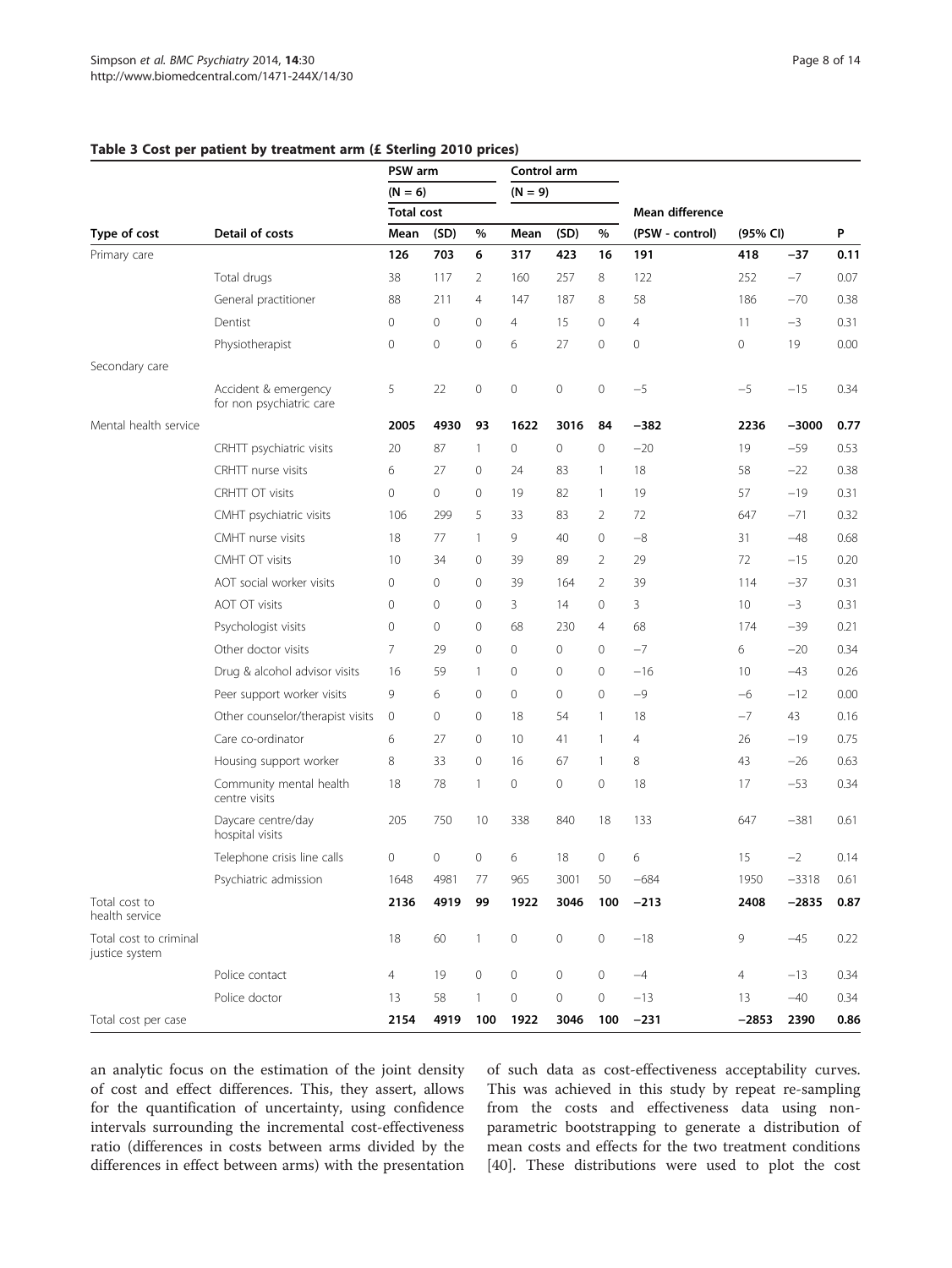effectiveness acceptability curves, which show the probability that Peer Support could be more cost effective compared with standard care for a range of maximum monetary values (ceiling ratios,  $\lambda$ ) that a decision maker might be willing to pay [\[41](#page-13-0)]. These acceptability curves illustrate the uncertainty associated with the estimate of costs and effects as a result of sampling variation. They were developed as a way of overcoming the statistical difficulties in calculating confidence intervals around incremental cost effectiveness ratios [\[42,43](#page-13-0)].

The incremental cost effectiveness ratio (ICER) for utility based on an improvement change in Becks Hopelessness Scale was 12,555. This means that for a 0.02 utility improvement, decision makers might be expected to pay £231.

Figure 2 shows the methods described above in order to produce non-parametric bootstrapping to generate a distribution of mean costs and effects for the two treatment conditions using Becks Hopelessness Scale as a measure of effect.

Figure [3](#page-9-0) shows the probability of PS being cost effective given different thresholds for expenditure (using a positive change in Becks Hopelessness Scale as a measure of clinical effectiveness). The ICER for utility based on a change in the EQ5D Scale was -£1,158. This means that despite a utility loss of on average of 0.20 decision makers would still be paying £231 on average.

Figure [4](#page-9-0) shows the methods described above in order to produce non-parametric bootstrapping to generate a distribution of mean costs and effects for the two treatments using EQ5D as the outcome measure.

Figure [5](#page-10-0) shows the probability of PS being cost effective given different thresholds for expenditure (using change in EQ5D as a measure of clinical effectiveness).

The cost-effectiveness of PS compared to CAU, using the EQ5D as a measure of utility cannot be demonstrated in this study. This is represented in Figure [4](#page-9-0) where the replicates of costs and effects can be seen to fall across all the quadrants on the cost effectiveness plane. Ideally a study depicting cost effectiveness would show most replicates falling in the south east quadrant where costs are lower and the effect of the intervention is greater. In contrast the cost effectiveness plane in Figure 2 shows a distribution of 1000 replicates of cost and effects for PS and care as usual using a change in Beck's Hopelessness Scale to determine utility scores. This shows a larger number of replicates in the south east quadrant and signifies the potential for the data to show lower costs and higher effects associated with the intervention.

The cost effectiveness acceptability curve in Figure [3](#page-9-0) shows that the probability of PS being cost effective given different thresholds for expenditure (using the Becks Hopelessness Scale as a measure of effect), reaches 57% at a given point and exceeds 55% for most of the different potential cost values a decision maker would be willing to spend on the intervention. This was irrespective of how the missing data was handled which may suggest that this data was missing at random and not particularly sensitive to a trend within it.

#### Other sensitivity analyses

A re-analysis of the data to exclude potentially expensive non psychiatric drugs was also performed though again this did not make any difference to the overall costs for drugs. Given questions around the cost of providing a PS service, four further scenarios were considered for sensitivity analysis, which were: 1. Conflating costs to a higher overall rate of £540 for the whole period irrespective of

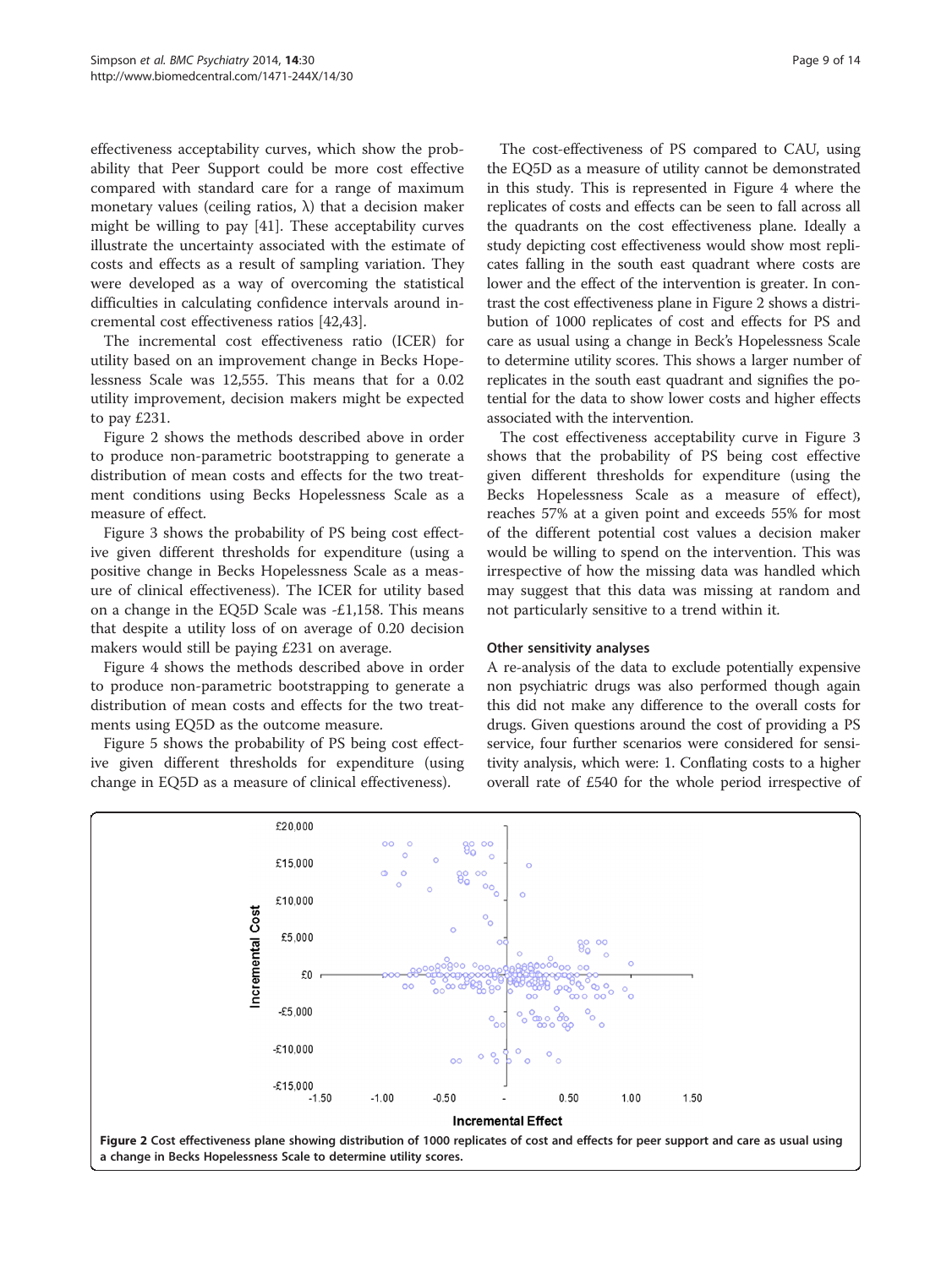<span id="page-9-0"></span>

hours contributed (as opposed to just paying PSWs expenses as they arose), thus reflecting the total sum of money available to pay service users fulfilling the PS function. 2. Basing costs associated with PSWs on an overall average number of hours. This would be based on the minutes recorded as part of the study for all PSWs and then averaged as an intervention cost across all of the participants in the intervention arm. 3. Using the minimum wage for 2010 (£5.80 per hour) as a proxy for cost rather than expenses. 4. Using the top of a United Kingdom National Health Service Agenda for Change band 3 as a staff cost [\[44](#page-13-0)]. This would represent a proxy cost for unqualified staff in the event of a PSW being paid as a salaried member of staff. Overall, running different scenarios for calculating costs around the PSW role did not make any

difference to the intervention in terms of its cost or costeffectiveness. For any of the above scenarios the cost per case for PSWs remains low and in fact hardly differs.

Boot strapping and cost effectiveness acceptability curves were also generated for the cost data that was missing using the mean imputation method, though these did not show any difference in distributions to the previous analyses, with the cost effectiveness acceptability curve being unchanged.

#### **Discussion**

Forty-six service users were successfully recruited to the study against a target of 110; 6.3 per cent of the total number of discharges  $(n = 734)$  and 34.3 per cent of the 134 patients approached following prior exclusion of

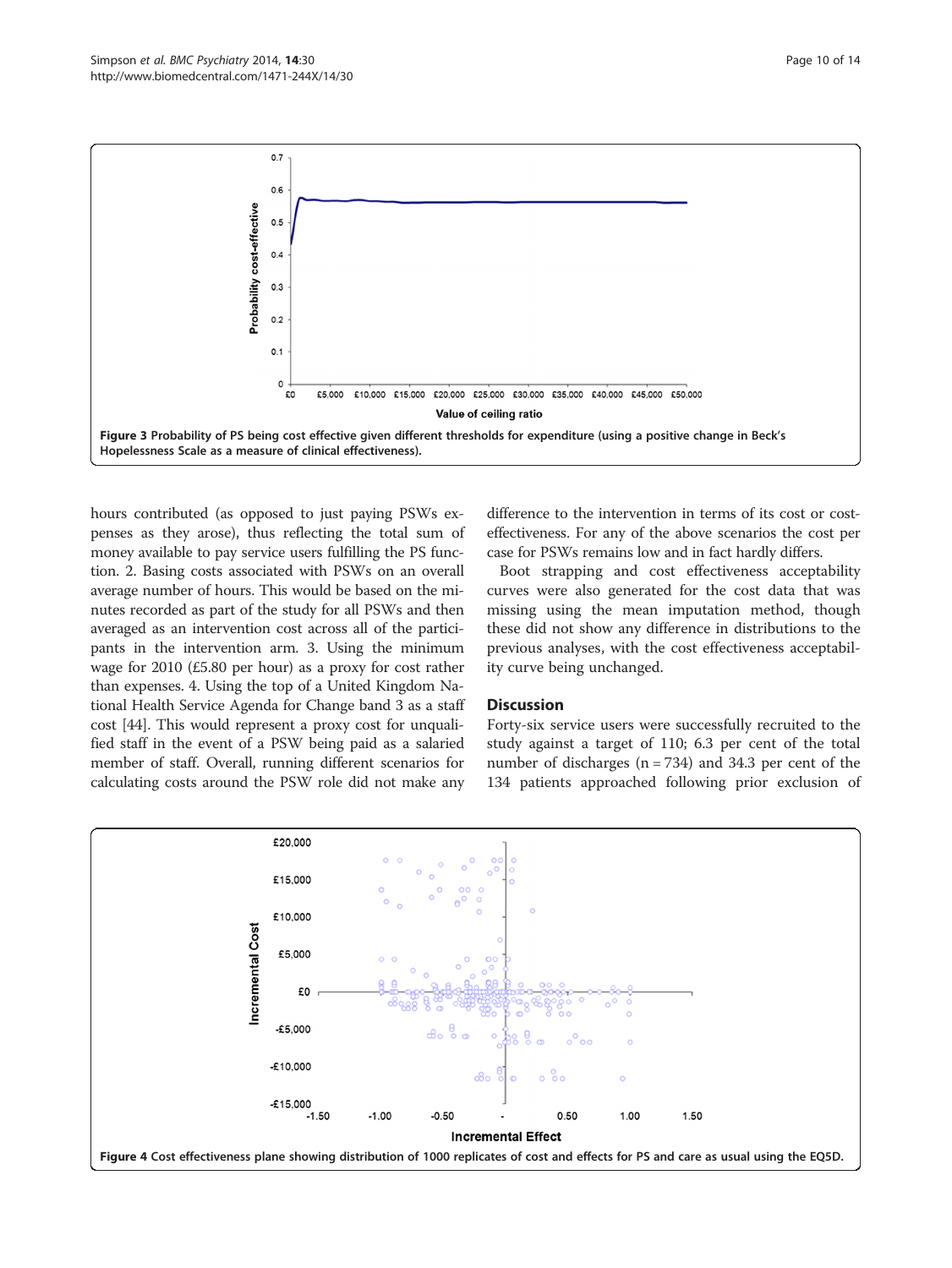<span id="page-10-0"></span>

those that did not match our inclusion criteria. Recruitment was affected by a number of factors. Significant delays in obtaining criminal records bureau (CRB) checks for the PSWs led to limited availability of PSWs at the start of the study so recruitment was stalled. Delayed discharges to a number of patients recruited to the study meant that PSWs were 'tied-up' with patients still on wards so delaying the recruitment of more patients. Additionally, the study took place in an inner London borough renowned for both its high level of morbidity and a patient population with significant forensic histories. Consequently, a high proportion of patients did not meet inclusion criteria, particularly around perceived severe risk to others (as the PSWs would be lone workers). Additionally a number of patients declined to take part unless they could be guaranteed peer support.

Follow-up rates were disappointing which may again reflect the complex and transient nature of the patient population. Some may have withdrawn in disappointment at being allocated to care-as-usual. More proactive and creative measures will need to be employed in future studies [[45,46](#page-13-0)].

No significant differences were found between those receiving peer support and those receiving care-as-usual on two of the three main outcome measures of hopelessness and loneliness. However, hope increased in both conditions with a near significant change on Beck's Hopelessness Scale in those receiving PS. No significant differences between time points or conditions was detected on the EQ-5D quality of life measure, although the EQ VAS general health state scores suggested a significant difference in general health scores between baseline and three-month follow-up for the care-as-usual arm. No immediate explanation for this is available.

Fewer readmissions were reported in the PS arm of the study but no conclusions can be drawn from such a small sample and short follow-up period. Face-to-face contact was made by PSWs about once a week with additional support provided via frequent telephone contact. Studies with different patient groups have reported the successful use of telephone peer support [[47](#page-13-0),[48](#page-13-0)] and this could be explored further. Future studies could test a more directed or manualised approach with PSWs detailed to make a minimum number of contacts compared with a more flexible patient-empowered approach in line with a recovery focus [[49\]](#page-13-0). Fairly limited time was spent in contact with mental health staff and other agencies. This perhaps reflects the patient and community focus of the intervention but may also echo the indifference shown by many ward staff, as reported by the PSWs on some wards.

This study showed that providing PS is not an expensive intervention and it may be possible to demonstrate cost effectiveness in a larger study. This pilot suggests that although Peer Support has not shown cost effectiveness from a statistical perspective, decision makers could well be willing to pay an extra £231 per person over a three month post discharge period (based on the analysis of resources used), to see a modest improvement change in Beck's measure of hopelessness. There are also positive wider economic implications for the Peer Support Workers themselves, such as employment and its associated indirect benefits. Employment is a major factor in promoting the social inclusion of people with mental illness [\[50\]](#page-13-0). This project, though a modest pilot, did provide a 'route to employment' for people with a history of mental illness, in a deprived area where only 8% of people with severe mental illness are in paid work [\[51](#page-13-0)]. This study did not explore this and future research may wish to develop this focus.

Previous research suggests that a PS intervention would be successful and potentially cost-effective [\[17](#page-12-0)],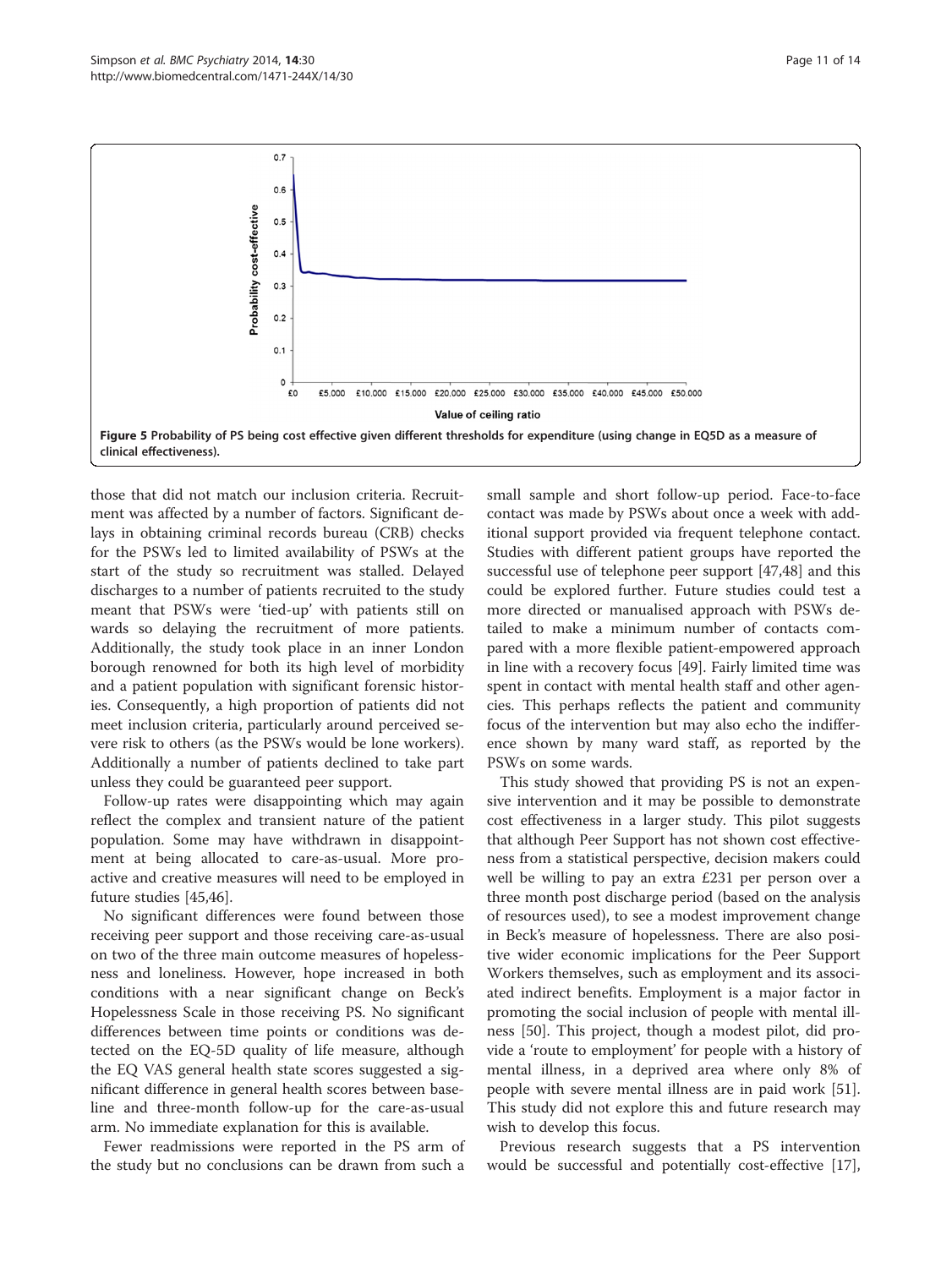with claimed savings of half a million Canadian dollars with a care model designed to assist individuals with prolonged psychiatric hospitalization to successfully integrate back into the community. However, the authors do not disclose how the costing methodology was deployed or how these cost savings were calculated. A thorough costeffectiveness analysis as evidenced in this paper was not carried out, so their claims of overall cost-savings and cost-effectiveness should be viewed with caution.

One earlier study seeking to examine the cost effectiveness of PS at discharge [[18](#page-12-0)] was not shown to be statistically significant, whilst another more recent study [[20\]](#page-12-0) did not use prospective RCT methodology but rather a far weaker estimation of potential savings. More recent research in 2013 by the Centre for Mental Health in the UK again highlights that there has been relatively little high quality research into the cost effectiveness of peer support [[52\]](#page-13-0). The report makes the case for peer support being good value for money, especially when the potential for PSWs to reduce psychiatric inpatient bed use, either by preventing admissions or by shortening lengths of stay. The report goes on to argue that because of the very high cost of inpatient care, savings that result from even small changes in bed use may be sufficient to outweigh the costs of employing peer workers. Ultimately the report authors argue that the financial benefits of employing peer support workers do exceed the costs. The authors do however concede that the evidence for their findings is very limited in both quantity and quality, and unlike the results reported in this paper do not arise from trial based data. Asserting the potential for value for money is not the same as showing statistical evidence of cost effectiveness from a properly conducted cost effectiveness study. Cost effectiveness analyses are best designed as part of a randomised controlled trial (RCT) with the rigour that comes from such a methodology with the ability to most likely detect a true statistical cost effect and change. RCTs overall have a lower susceptibility to biased or unfounded random results.

A solid cost effectiveness study of a decent size, demonstrating cost effectiveness of PSWs deployed at discharge has yet to be established, though this pilot provides some very informative data towards the development of a larger study. The authors of this paper would agree with the Centre of Mental Report (52) in supporting a continued interest in the employment of properly trained and supported peer workers in mental health teams, whilst researching more rigorously their effects.

#### Limitations and difficulties

Caution needs to be applied to any interpretation of these results given the specific geographical location of the study, the small sample size recruited and the even smaller numbers completing follow-up measures. As a

result, this pilot was simply not powered sufficently to detect an effect. Reviews of clinical evaluations have shown how a substantial proportion of studies reporting 'negative' results had insufficient power to detect important differences in treatment effect [\[40,53\]](#page-13-0). Overall, this reinforces the argument for a larger trial whereby the impact of outliers (and the risk of missing data) will be minimised. This will be especially the case with the cost data where a larger study would have less dramatic overall effects arising from high or zero cost participants.

Missing data for the EQ5D and Becks Hopelessness Scale sometimes exceeded 50%, which resulted in a reliance on mean imputation to calculate all costs. Arguably the use of mean imputation was justifiable given that the alternative in such circumstances might be to default to complete case analysis. However such methods run the risk of insufficient numbers to analyse and as such, are a poorer alternative method and 'can yield biased estimates' [[54\]](#page-13-0).

There were difficulties in recruiting to the study leading to smaller numbers than the researchers had hoped for. Additionally there was a need to exclude a high number of service users in an inner city environment who had a history of offending and who could not be recruited as participants due to the potential risk to the PSWs who would be lone workers in the community. The study was further complicated by a number of patients being visited by PSWs over an extended period of time whilst still on the ward as their discharge was continually delayed.

These limitations should be considered in the context of the study being a pilot, the purposes of which was to test the feasibility of the study aims and objectives rather than to necessarily show clinical effect or cost-effectiveness at this stage. However there are also counter arguments justifying small sized pilots. For example when undertaking a pilot trial there is often no prior information on which to base a sample size. In such cases the recommendation for pilot studies has been a sample size as little as 12 per group; the justification for this small sample size being that pilots are about testing feasibility and other researchers can use information from the pilot to aid their design of large studies in the future [[55](#page-13-0)].

## Conclusion

This pilot trial of peer support for patients discharged from a mental health hospital found no statistically significant clinical or cost benefits compared to those receiving usual care. However, there is an indication that measures of hopelessness as a reliable indicator of suicide risk may be further decreased in those in receipt of peer support. Lessons learned from the various challenges faced in conducting the study suggest that there is merit in conducting further research on established peer support programmes.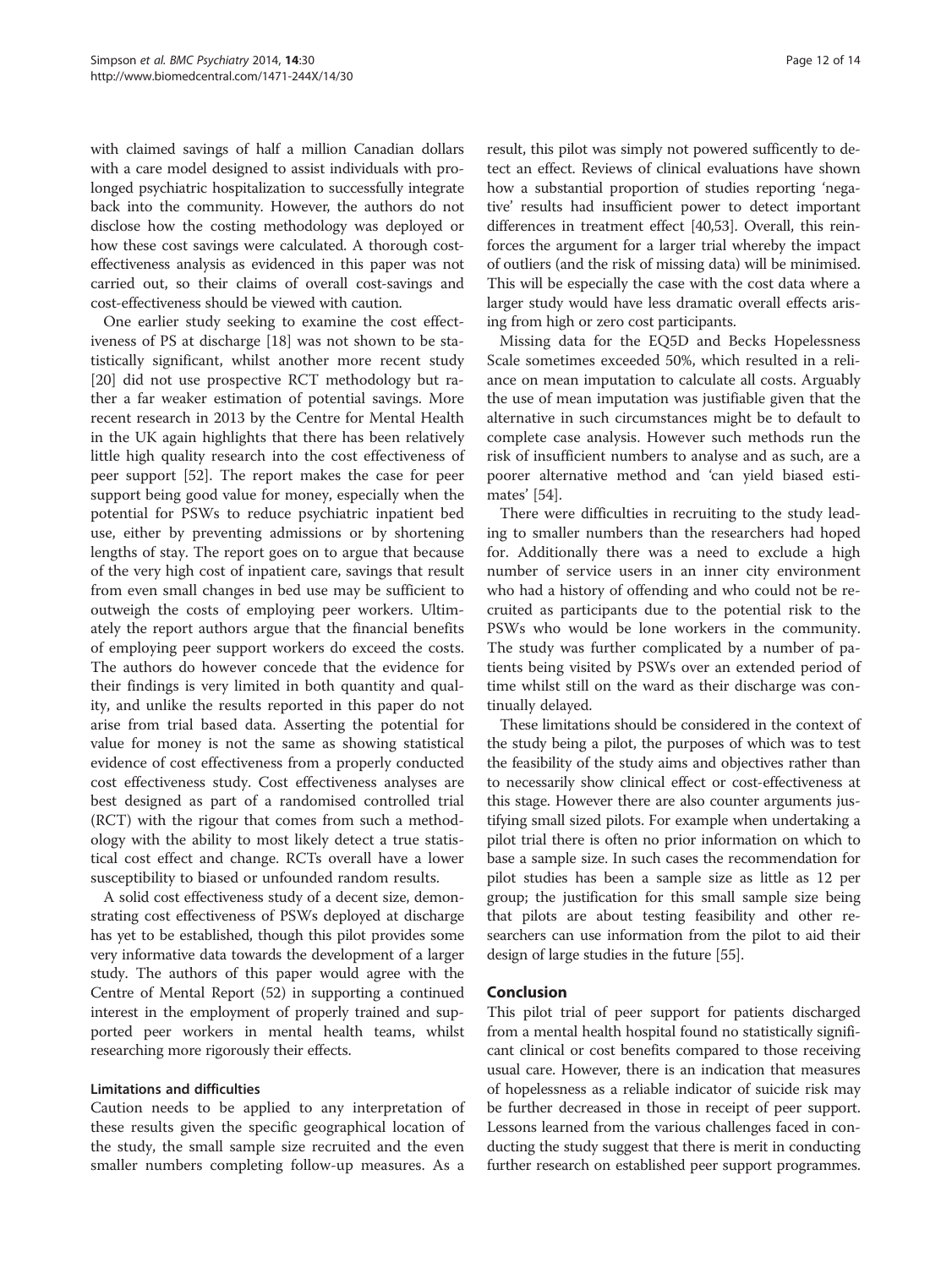<span id="page-12-0"></span>Greater consideration should be applied to the design of the study; the nature of the patient population to whom support is offered; the length and frequency of the support provided; and the contact between PSWs and established mental health staff.

The intervention was not costly to deliver, however it is important to highlight that these results do not support, suggest or advocate that peer support workers could or should replace nursing, social work or other qualified mental health staff. In addition, the results have to be considered with caution due to the small sample size obtained. The findings provide useful information and a justification to support a larger scale trial of peer support as an adjunct to existing services. The authors would advocate more research into a) the impact of PS on service users/outcomes; b) the impact of PS roles on PSWs; and c) the impact of PS on the professional workforce, alongside well designed trials.

#### Research ethics

Research ethics approval was provided by East London and The City Research Ethics Committee Alpha (Ref: 10/ H0704/9). Research governance approval was also obtained from the participating NHS Trust.

#### Competing interests

The authors declare that they have no competing interests.

#### Authors' contributions

AS conceived, designed and coordinated the study, collected data, interpreted the results and co-authored the manuscript. CF contributed to design of the study, led on economic analysis and co-authored the transcript. JR conducted the analysis and helped interpret results. JQ collected data and helped interpret results. SH co-designed and delivered PSW training, provided supervision and support to PSWs, liaised with ward staff and identified potential participants. CH co-designed and delivered PSW training and facilitated peer group support. LB contributed to design and conduct of the study. RE contributed to design and conduct of the study. PS contributed to the design and conduct of the study. All authors read and approved the final manuscript.

#### Acknowledgements

This paper outlines independent research funded by the National Institute for Health Research (NIHR) under its Research for Patient Benefit (RfPB) Programme (Ref No. PB-PG-0408-16151). The views expressed are those of the authors and not necessarily those of the NHS, the NIHR or the Department of Health.

Thanks to all members of the Project Advisory Group; Eileen Dickinson and Katie Williams for supervision and support; the Peer Support Workers and all staff that supported the study.

#### Author details

<sup>1</sup>School of Health Sciences, City University London, Northampton Square, London EC1V 0HB, UK. <sup>2</sup>KentHealth, Centre for Health Services Studies, University of Kent, Canterbury, Kent CT2 7NF, UK. <sup>3</sup>School of Psychological Sciences and Health, University of Strathclyde, Graham Hills Building, 40 George Street, Glasgow G1 1QE, UK. <sup>4</sup>East London NHS Foundation Trust, 22 Commercial Street, London E1 6LPUK, UK. <sup>5</sup>Institute of Psychiatry, King's College, London SE5 8AF, UK.

#### Received: 3 October 2013 Accepted: 3 February 2014 Published: 5 February 2014

#### References

- Ourashi I, Kapur N, Appleby L: A prospective study of non-compliance with medication, suicidal ideation, and suicidal behaviour in recently discharged psychiatric inpatients. Arch Suicide Res 2006, 10(1):61–67.
- 2. Craig TJ, Fennig S, Tanenberg-Karant M, Brome EJ: Rapid versus delayed readmission in first-admission psychosis: quality indicators for managed care? Ann Clin Psychiatry 2000, 12(4):233–238.
- 3. Glover G, Arts G, Suresh Babu K: Crisis resolution/home treatment teams and psychiatric admission rates in England. Br J Psychiatry 2006, 18(9):441–445.
- 4. Meehan J, Kapur N, Hunt I, Turnbull P, Robinson J, Bickley H, Parsons R, Flynn S, Burns J, Amos T, Shaw J, Appleby L: Suicide in mental health in-patients and within 3 months of discharge: national clinical survey. Br J Psychiatry 2006, 188:129–134.
- 5. Bowers L, Whittington R, Nolan P, Parkin D, Curtis S, Bhui K, Hackney D, Allan T, Simpson A: Relationship between service ecology, special observation and self-harm during acute in-patient care: city-128 study. Br J Psychiatry 2008, 193:395–401.
- 6. Solomon P: Peer support/peer provided services: Underlying processes, benefits and critical ingredients. Psychiatr Rehabil J 2004, 27(4):392-401.
- 7. Mead S, Hilton D, Curtis L: Peer support: a theoretical perspective. ychiatr Rehabil J 2001, 25(2):134–141.
- 8. Sabin JE, Daniels N: Strengthening the consumer voice in managed care: VII. The Georgia peer specialist program. Psychiatr Serv 2003, 54(4):497–498.
- 9. McClean J, Biggs H, Whitehead I, Pratt R, Maxwell M: Evaluation Of The Delivering For Mental Health Peer Support Workers Pilot Scheme. Edinburgh: Scottish Government Social Research; 2009.
- 10. Faulkner A, Bassett T: A helping hand: taking peer support into the 21st century. Ment Health Soc Incl 2012, 16(1):41–47.
- 11. Repper J, Carter T: A review of the literature on peer support in mental health services. J Ment Health 2011, 20(4):392-411.
- 12. Sells D, Davidson L, Jewell C, Falzer P, Rowe M: The treatment relationship in peer-based and regular case management for clients with severe mental illness. Psychiatr Serv 2006, 57(8):1179–1184.
- 13. Davidson L, Chinman M, Sells D, Rowe M: Peer support among adults with serious mental illness: a report from the field. Schizophr Bull 2006, 32(3):443–450.
- 14. Ochocka J, Nelson G, Janzen R, Trainor J: A longitudinal study of mental health consumer/survivor initiatives: part 3 – a qualitative study of impacts of participation on new members. J Community Psychol 2006, 34(3):273–283.
- 15. Salzer M, Shear SL: Identifying consumer-provider benefits in evaluations of consumer-delivered services. Psychiatr Rehabil J 2002, 25:281–288.
- 16. Pitt V, et al: Consumer-providers of care for adult clients of statutory mental health services. Cochrane Database Syst Rev 2013, 3:CD004807.
- 17. Forchuk C, Jewell J, Schofield R, Sirceli M, Valledor T: From hospital to community: bridging therapeutic relationships. J Psychiatr Ment Health Nurs 1998, 5:197–202.
- 18. Forchuk C, Reynolds W, Sharkey S, Martin M-L, Jensen E: Transitional discharge based on therapeutic relationships: state of the art. Arch Psychiatr Nurs 2007, 21(2):80–86.
- 19. Reynolds W, Lauder W, Sharkey S, Maciver S, Veitch T, Cameron D: The effect of transitional discharge model for psychiatric patients. J Psychiatr Ment Health Nurs 2004, 11:82–88.
- 20. Lawn S, Smith A, Hunter K: Mental health peer support for hospital avoidance and early discharge: an Australian example of consumer driven and operated service. J Ment Health 2008, 17(5):498-508.
- 21. Beck AT, Steer RA: Manual For The Beck Hopelessness Scale. San Antonio: Psychological Corporation; 1988.
- 22. Greene SM: Levels of measured hopelessness in the general population. Br J Clin Psychol 1981, 20:11–14.
- 23. Dixon WJ, Massey FJ: Introduction to statistical analysis (4th ed). New York: Mcgraw-Hill; 1983.
- 24. O'Brien RG, Muller KE: Applied Analysis of Variance in Behavioral Science. New York: Marcel Dekker; 1983.
- 25. Bowers L, Hackney D, Nijman H, Grange A, Allan T, Simpson A, Hall C, Eyres S: A Longitudinal Study of Conflict and Containment on Acute Psychiatric Wards: Report to the DH Policy Research Programme. London: City University London; 2007.
- 26. Moher D, Schulz KF, Altman D: The CONSORT statement: revised recommendations for improving the quality of reports of parallel-group randomized trials. JAMA 2000, 285:1987–1991.